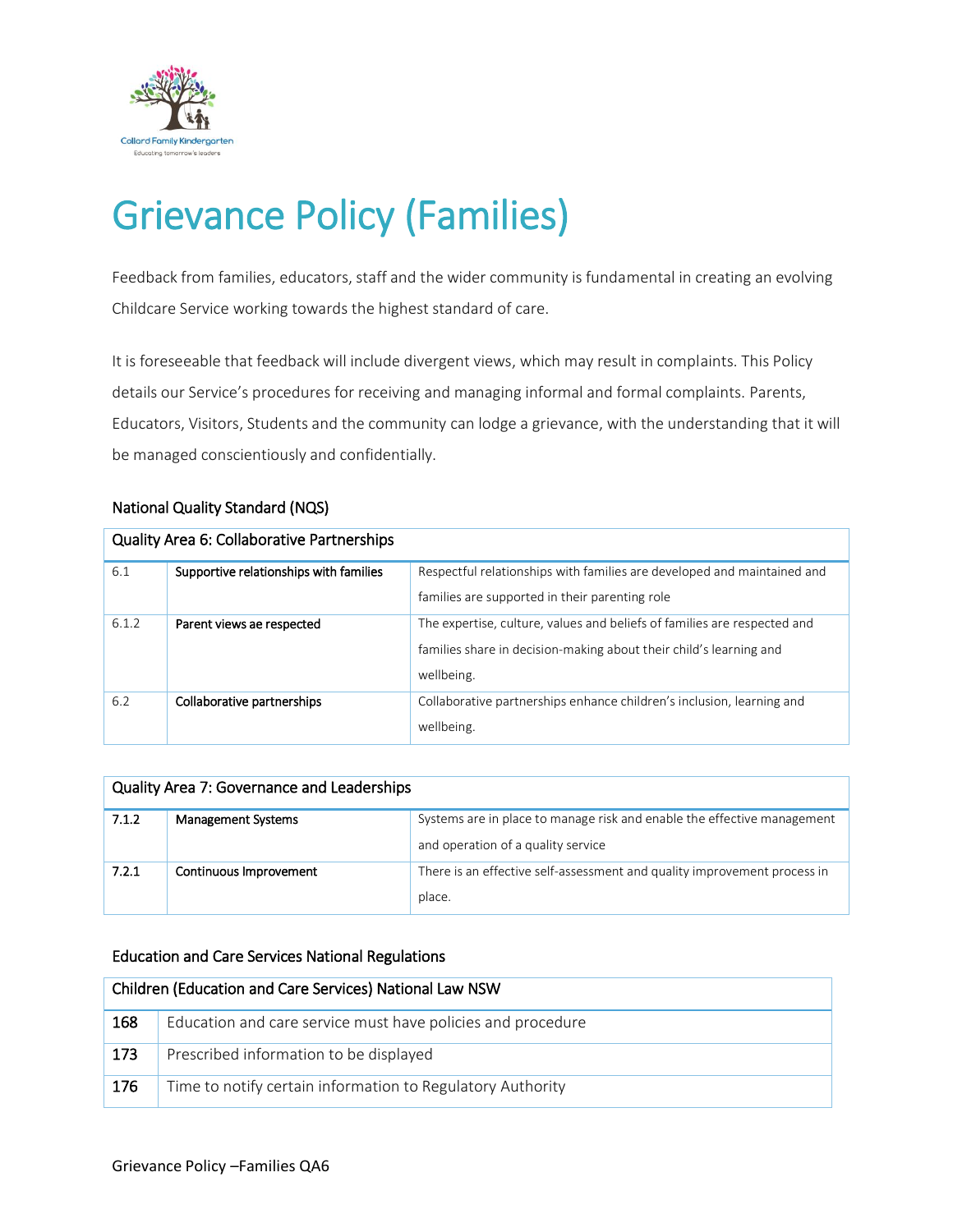

## RELATED POLICIES

Code of Conduct Policy Privacy and Confidentiality Policy Family Communication Policy Interactions with Children, Family and Staff Policy Respect for Children Policy Student and Volunteer Workers Policy Responsible Person Policy Grievance Policy (Families) Grievance Policy (Staff)

## PURPOSE

We aim to investigate all complaints and grievances with a high standard of equity and fairness. We will ensure that all persons making a complaint are guided by the following policy values:

- Procedural fairness and natural justice
- Code of ethics and conduct
- Culture free from discrimination and harassment
- **•** Transparent policies and procedures
- Opportunities for further investigation
- Adhering to our Service philosophy

#### Procedural fairness and natural justice

Our Service believes in procedural fairness and natural justice that govern the strategies and practices, which include:

- The right to be heard fairly
- The right to an unbiased decision made by an objective decision maker
- The right to have the decision based on relevant evidence

#### **SCOPE**

This policy applies to children, families, staff, management and visitors of the Service.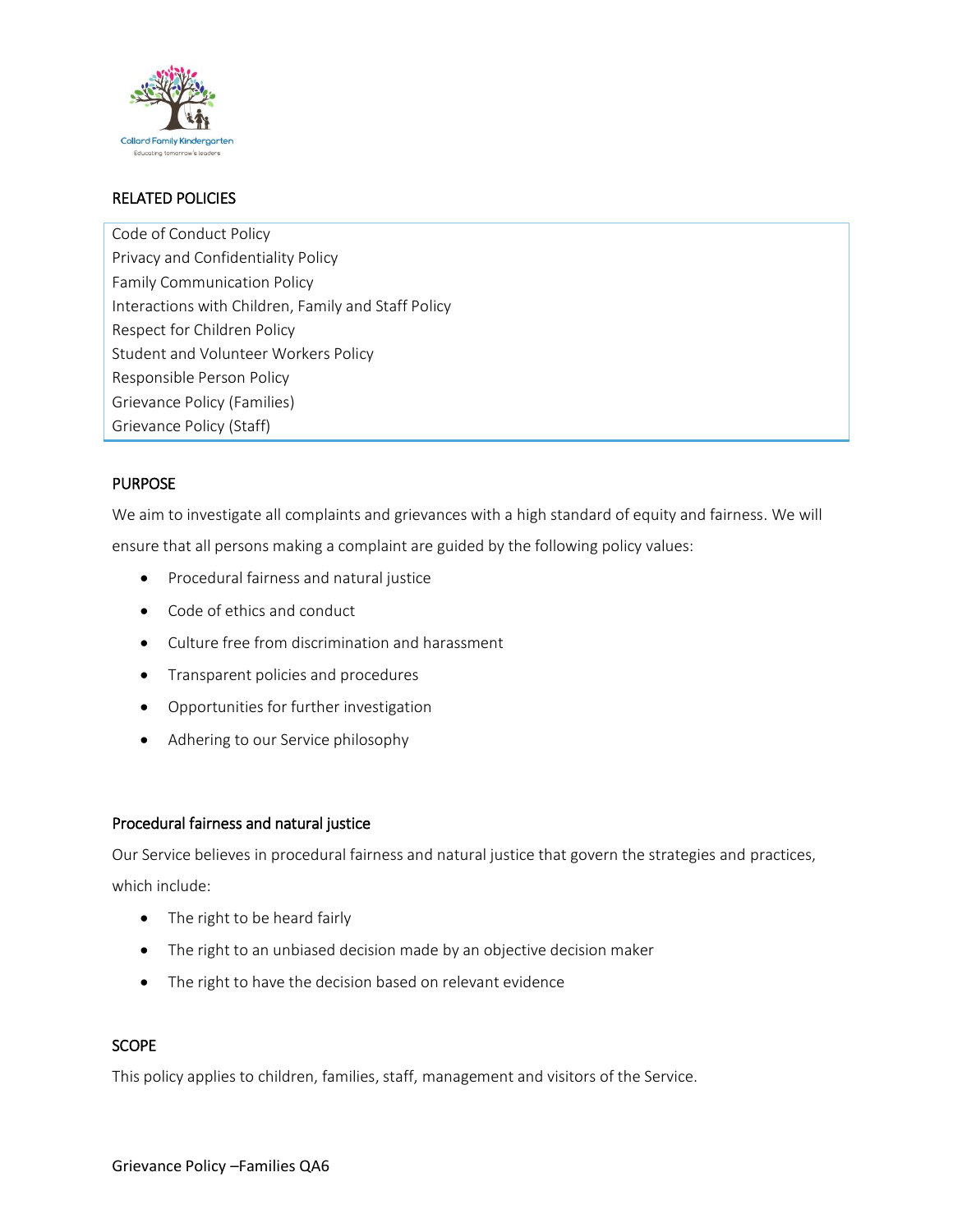

## IMPLEMENTATION

Grievances can transpire in any workplace. Handling them appropriately is imperative for sustaining a safe, healthy, harmonious and productive work environment. The Grievance Policy ensures that all persons are presented with procedures that:

- Value the opportunity to be heard
- Promote conflict resolution
- Encourage the development of harmonious partnerships
- Ensure that conflicts and grievances are mediated fairly
- Are transparent and equitable.

#### **Definitions**

Complaint: An issue of a negligible nature that can be resolved within 24 hours, and does not require a comprehensive investigation. Complaints include a manifestation of discontentment, such as poor service, and any verbal or written complaint directly related to the Centre (including general and notifiable complaints). Complaints do not include staff, industrial or employment matters, occupational health and safety matters (except associated with the safety of children).

Complaints and Grievances Register: Records information about complaints and grievances received at the centre, along with the outcomes. This register must be kept in a secure file, accessible only to educators and Department of Early Childhood Education and Care. The register can provide valuable information to the Approved Provider and Nominated Supervisor of the service to ensure children and family's needs are being met.

Grievance: A grievance is a formal statement of complaint that cannot be addressed immediately and involves matters of a more serious nature. For example: If the service is in breach of a regulation causing injury or possible harm to a child.

Mediator: A person who attempts to make people involved in a conflict come to an agreement.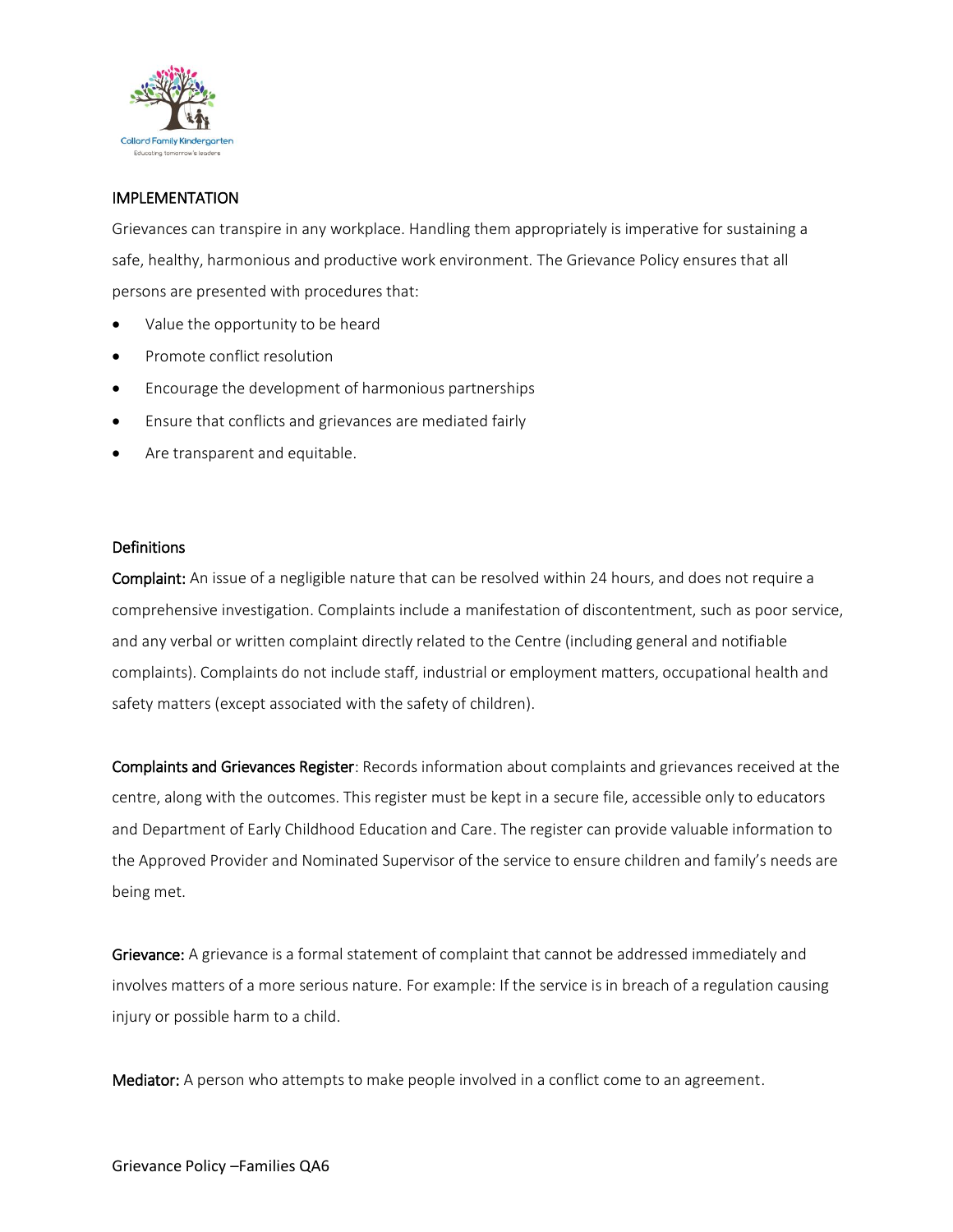

Mediation: An attempt to bring about a peaceful settlement or compromise between disputants through the objective intervention of a neutral party.

Notifiable complaint: A complaint that alleges a breach of the Regulation and Law, National Quality Standards or alleges that the health, safety or wellbeing of a child at the service may have been compromised. Any complaint of this nature must be reported by the Approved Provider or Nominated Supervisor to the Department of Early Childhood Education and Care within 24 hours of the complaint being made (Section 174(2)(b), Regulation 176(2)(b)).

If the Director is unsure whether the matter is a notifiable complaint, it is good practice to contact The Department of Early Childhood Education and Care for confirmation. Written reports must include:

- details of the event or incident
- the name of the person who initially made the complaint
- if appropriate, the name of the child concerned and the condition of the child, including a medical or incident report (where relevant)
- contact details of a nominated member of the Grievances Subcommittee
- any other relevant information

Written notification of complaints must be submitted using the appropriate forms, which can be found on the ACECQA website: [www.acecqa.gov.au](http://www.acecqa.gov.au/) and logged using NQA ITS (National Quality Agenda IT System).

Serious incident: An incident resulting in the death of a child, or an injury, trauma or illness for which the attention of a registered medical practitioner, emergency services or hospital is sought or should have been sought. This also includes an incident in which a child appears to be missing, cannot be accounted for, is removed from the centre in contravention of the Regulations or is mistakenly locked in/out of the centre premises (Regulation 12).

A serious incident should be documented in an Incident, Injury, Trauma and Illness Record (sample form available on the ACECQA website) as soon as possible and within 24 hours of the incident. The Regulatory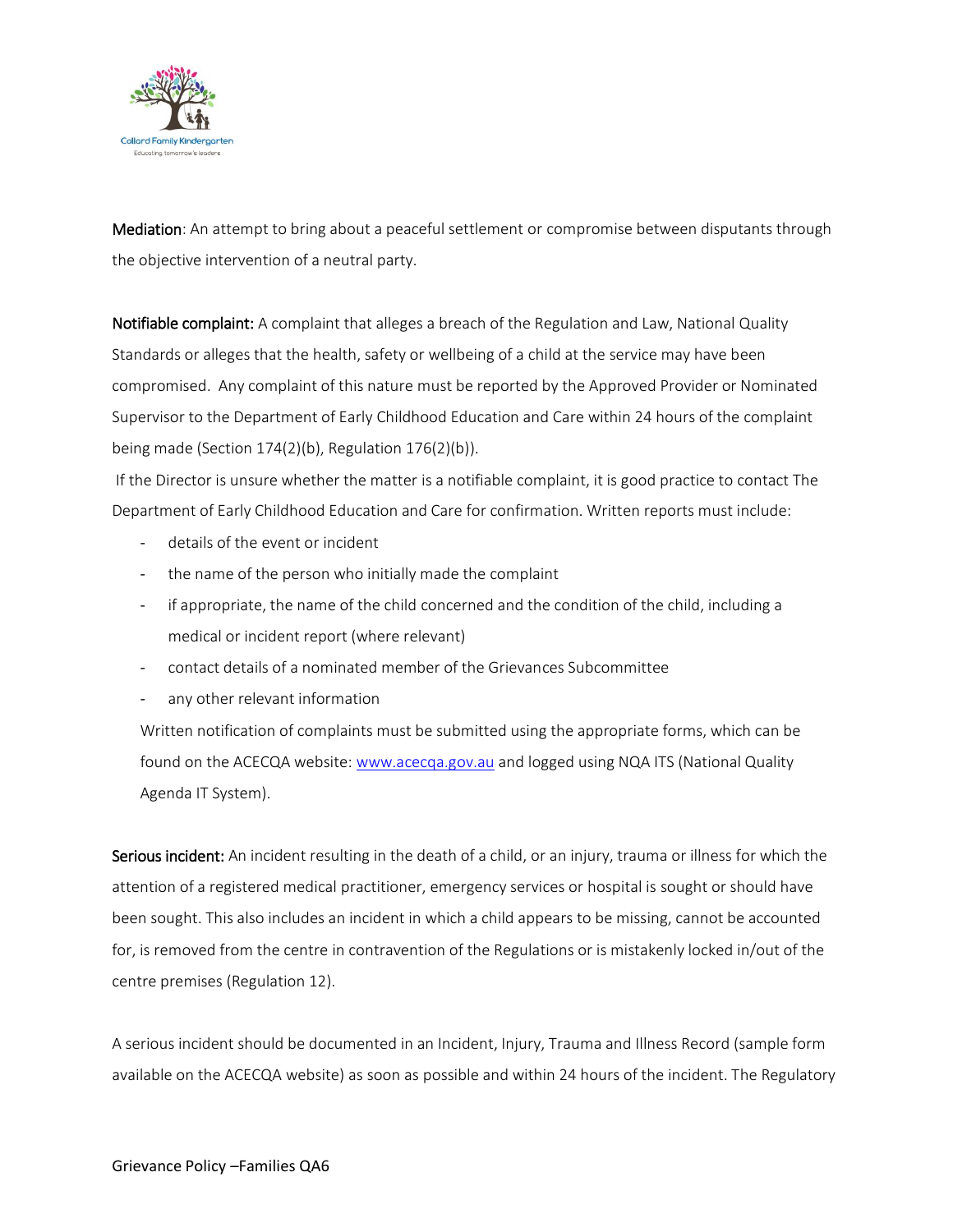

Authority must be notified within 24 hours of a serious incident occurring at the centre (Regulation 176(2)(a)). Records are required to be retained for the periods specified in Regulation 183

*Continued:*

#### Privacy and Confidentiality

 Management and Educators will adhere to our Privacy and Confidentiality Policy when dealing with grievances. However, if a grievance involves a staff member or child protection issues, a government agency may need to be informed.

#### Conflict of Interest

It is important for the complainant to feel confident in

- Being heard fairly
- An unbiased decision making process

Should a conflict of interest arise during a grievance or complaints that involves the Approved Provider, the Nominated Supervisor or other Management will be nominated as an alternative mediator.

Our Service may also engage the resources of an Independent Conflict Resolution Service to assist with the mediation of a dispute. We will ensure that throughout the conflict resolution process the Services Code of Conduct must be adhered to.

#### The Approved Provider/ Nominated Supervisor will:

- Treat all grievances seriously and as a priority
- Ensure grievances remain confidential
- Ensure grievances reflect procedural fairness and natural justice
- Discuss the issue with the complainant within 24 hours of receiving the verbal or written complaint
- Investigate and document the grievance fairly and impartially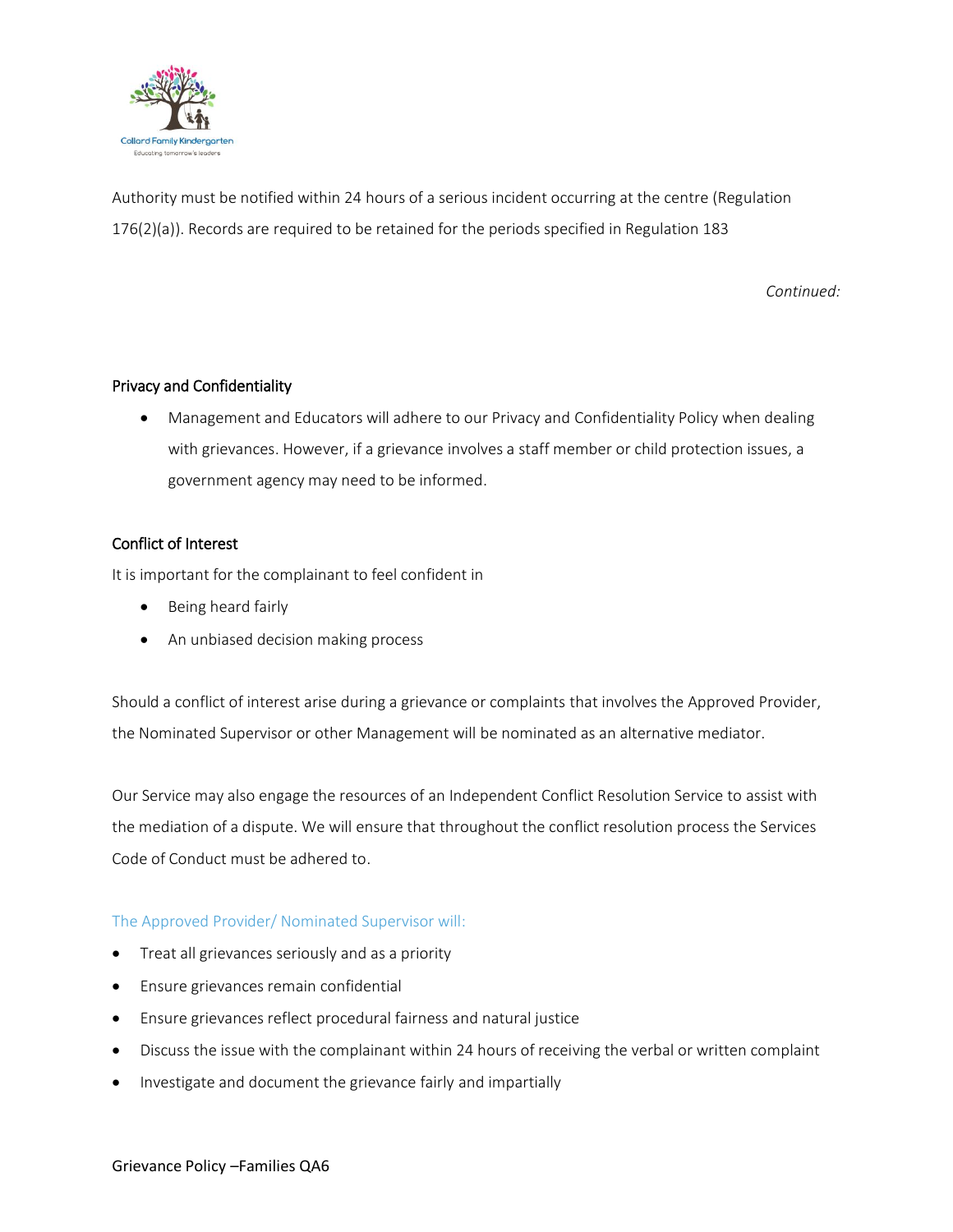

- This will consist of:
	- Reviewing the circumstances and facts of the complaint (or breach) and inviting all affected parties to provide information where appropriate and pertinent.
	- Discussing the nature of the complaint (or breach) and giving an educator, staff member, volunteer or visitor an opportunity to respond.
	- Permitting them to have a support person present during the consultation (for example: Union Representative, however this does not include a lawyer acting in a professional capacity).
	- Providing the employee with a clear written statement outlining the outcome of the investigation.
- Advise the complainant and all affected parties of the outcome within 7 working days of receiving the verbal or written complaint.
	- Management will provide a written response outlining the outcome and provide a copy to all parties involved.
	- If a written agreement about the resolution of the complaint is prepared, all parties will ensure the outcomes accurately reflects the resolution and sign in agreeance.
- Should management decide not to proceed with the investigation after initial enquiries, a written notification outlining the reasoning will be provided to the complainant.
- Keep appropriate records of the investigation and outcome, and store those records in accordance with our Privacy and Confidentiality Policy and Record Keeping and Retention Policy.
- Monitor ongoing behaviour and provide support as required.
- Ensure the parties are protected from victimisation and bullying.
- Request feedback on the grievance process using a feedback form.
- Track complaints to identify recurring issues within the Service.
- Notify the Department of Education and Communities within 24 hours if a complaint alleges the safety, health or wellbeing of a child is being compromised.

#### Source

- Education and Care Services National Regulation
- National Quality Standard
- ACECQA